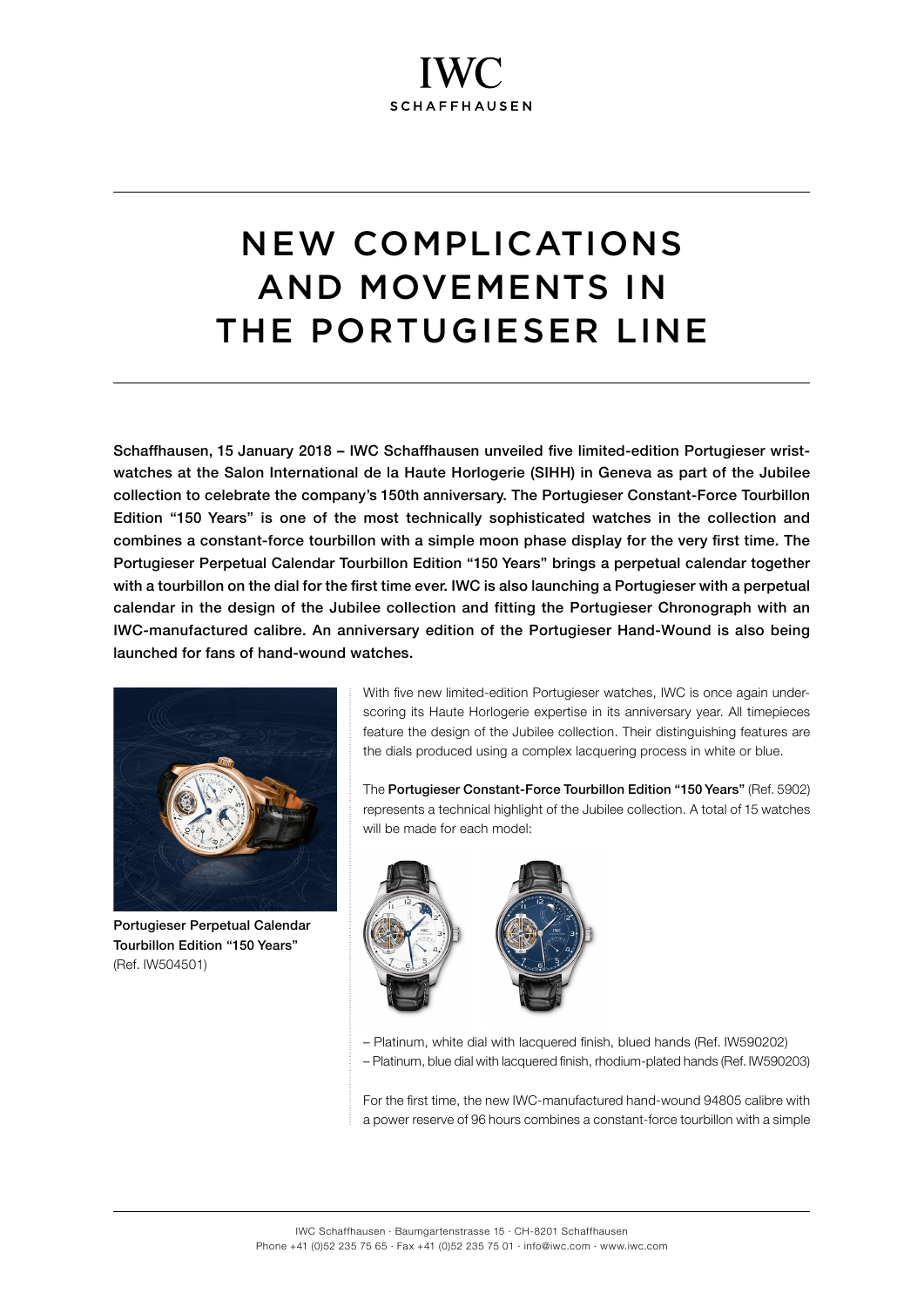

moon phase display that only needs to be adjusted by 1 day after 577.5 years. The patented constant-force mechanism transmits completely even impulses to the escape wheel. In conjunction with the tourbillon, which compensates for the negative influences of gravity on the watch's oscillating system, this allows for an exceptionally high level of precision.

With the Portugieser Perpetual Calendar Tourbillon Edition "150 Years" (Ref. IW504501), IWC is combining a perpetual calendar with a tourbillon on the dial for the first time. The watch is available in a limited edition of 50:



– 18-carat red gold, white dial with lacquered finish, blued hands (Ref. IW504501)

This combination is possible thanks to the newly developed IWC-manufactured 51950 calibre. This is an extension of the 51900 calibre, with the addition of a perpetual calendar. Made of 82 individual components and weighing just 0.635 grams, the tourbillon is visible at "12 o'clock" because the watch designers opened up the calendar advance ring and integrated the moon phase in the month display disc at "6 o'clock". With its solid gold rotor, the automatic winding system generates a power reserve of 7 days.

With the Portugieser Perpetual Calendar Edition "150 Years" (Ref. IW503405), IWC is presenting a special interpretation of this classic Portugieser watch in the design of the Jubilee collection. Production is limited to 250 watches:



– 18-carat red gold, white dial with lacquered finish, blued hands (Ref. IW503405)

The IWC-manufactured 52615 calibre with Pellaton winding generates a power reserve of 7 days with a solid gold rotor and two barrels. The perpetual calendar automatically recognises the differing lengths of the months as well as leap years and will require no adjustment until 2100. The double moon display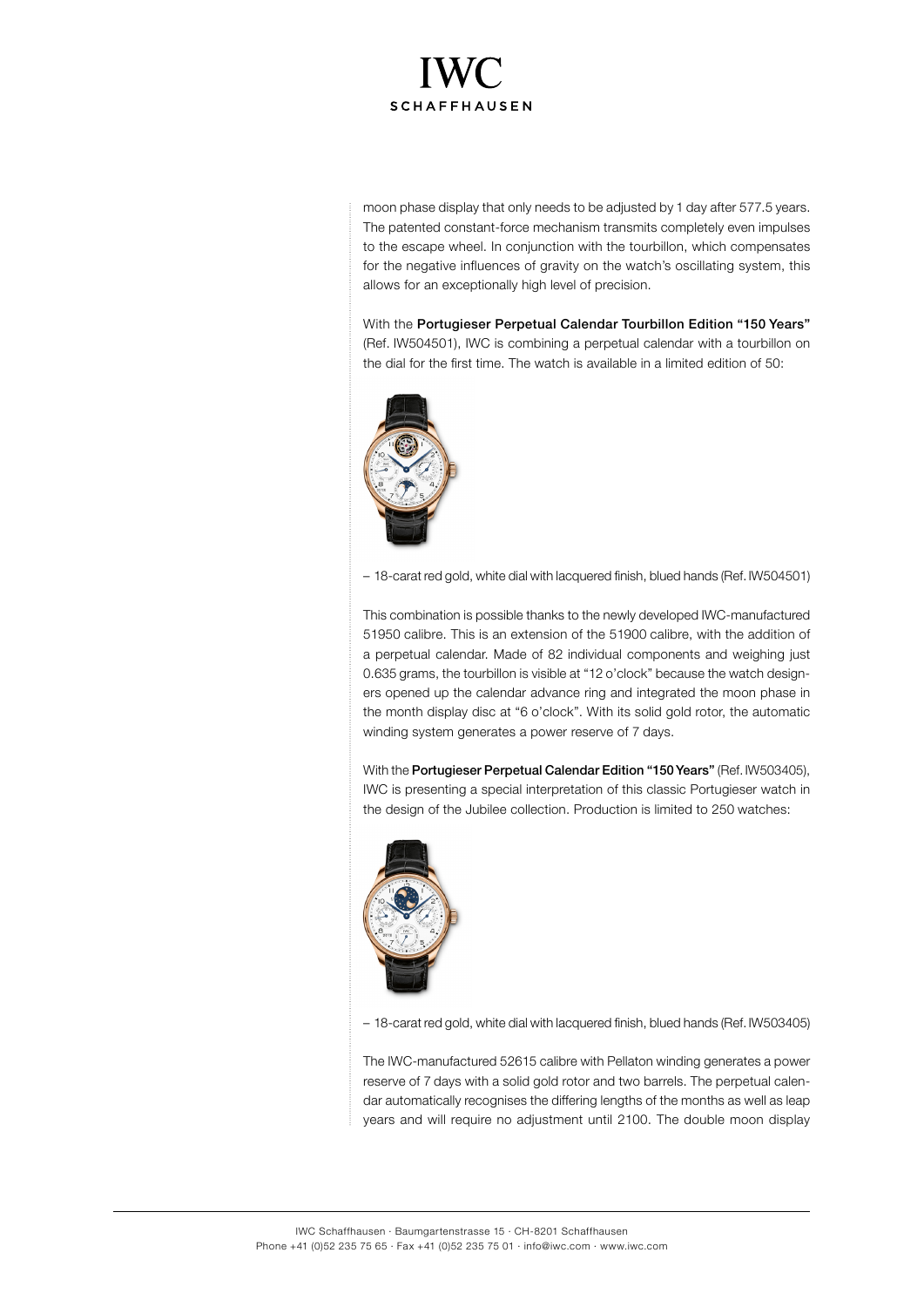

depicts the moon as a mirror image that is correct for both the northern and southern hemispheres and that will only deviate by 1 day from the actual cycle of the earth's satellite after 577.5 years.

With the Portugieser Chronograph Edition "150 Years" (Ref. 3716), IWC is fitting this iconic chronograph with a movement from the 69000-calibre family for the first time. A total of 250 watches will be made in 18-carat red gold and two models in stainless steel, each limited to 2,000 watches:



- Stainless steel, blue dial with lacquered finish, rhodium-plated hands (Ref. IW371601)
- Stainless steel, white dial with lacquered finish, blued hands (Ref. IW371602)
- 18-carat red gold, white dial with lacquered finish, blued hands (Ref. IW371603)

The IWC-manufactured 69355 calibre is a robust chronograph movement in a classic column-wheel design that is made of 194 individual components. The bidirectional pawl-winding system generates a power reserve of 46 hours. The decorated movement is visible through the sapphire-glass back.

The Portugieser Hand-Wound Eight Days Edition "150 Years" (Ref. 5102) is a purist Portugieser wristwatch with a hand-wound movement in the design of the Jubilee collection. A total of 250 watches will be made in red gold and 1,000 in stainless steel:



– 18-carat red gold, white dial with lacquered finish, blued hands (Ref. IW510211) – Stainless steel, white dial with lacquered finish, blued hands (Ref. IW510212)

The IWC-manufactured hand-wound 59215 calibre offers an 8-day power reserve. The power reserve display is on the back of the movement and visible via a glass back cover.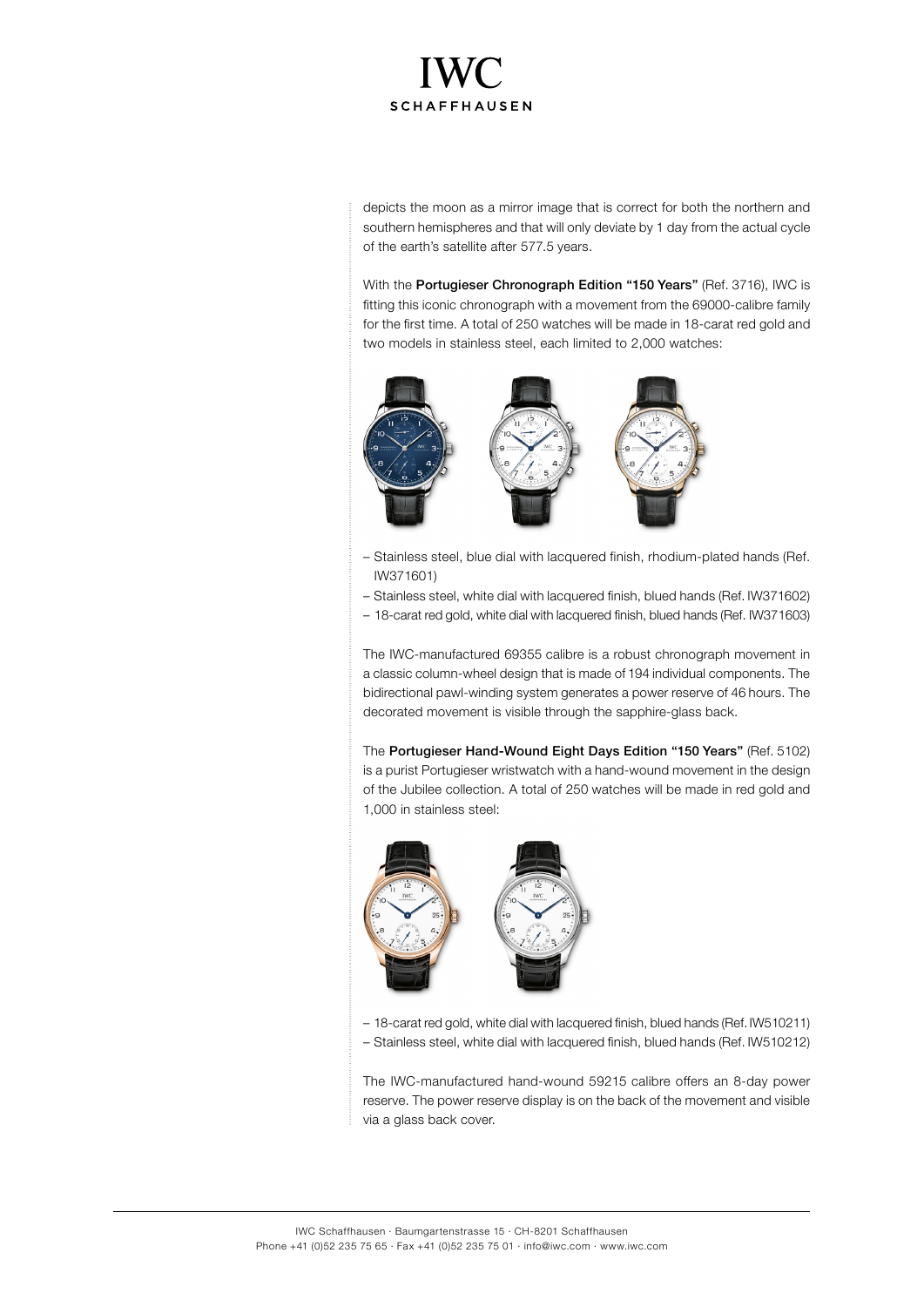

### IWC SCHAFFHAUSEN

With a clear focus on technology and development, the Swiss watch manufacturer IWC Schaffhausen has been producing timepieces of lasting value since 1868. The company has gained an international reputation based on a passion for innovative solutions and technical ingenuity. One of the world's leading brands in the luxury watch segment, IWC crafts masterpieces of Haute Horlogerie at their finest, combining supreme precision with exclusive design. As an ecologically and socially responsible company, IWC is committed to sustainable production, supports institutions around the globe in their work with children and young people, and maintains partnerships with organisations dedicated to environmental protection.

## DOWNLOADS

Images of the new Portugieser models from the Jubilee collection can be downloaded free of charge at [press.iwc.com](http://press.iwc.com)

### FURTHER INFORMATION

IWC Schaffhausen Department Public Relations E-mail [press-iwc@iwc.com](mailto:press-iwc@iwc.com) Internet [press.iwc.com](http://press.iwc.com)

### INTERNET AND SOCIAL MEDIA

| Web | iwc.com                                        |
|-----|------------------------------------------------|
|     | Facebook facebook.com/IWCWatches               |
|     | YouTube youtube.com/iwcwatches                 |
|     | Twitter twitter.com/iwc                        |
|     | LinkedIn linkedin.com/company/iwc-schaffhausen |
|     | Instagram instagram.com/iwcwatches             |
|     | Pinterest pinterest.com/iwcwatches             |
|     |                                                |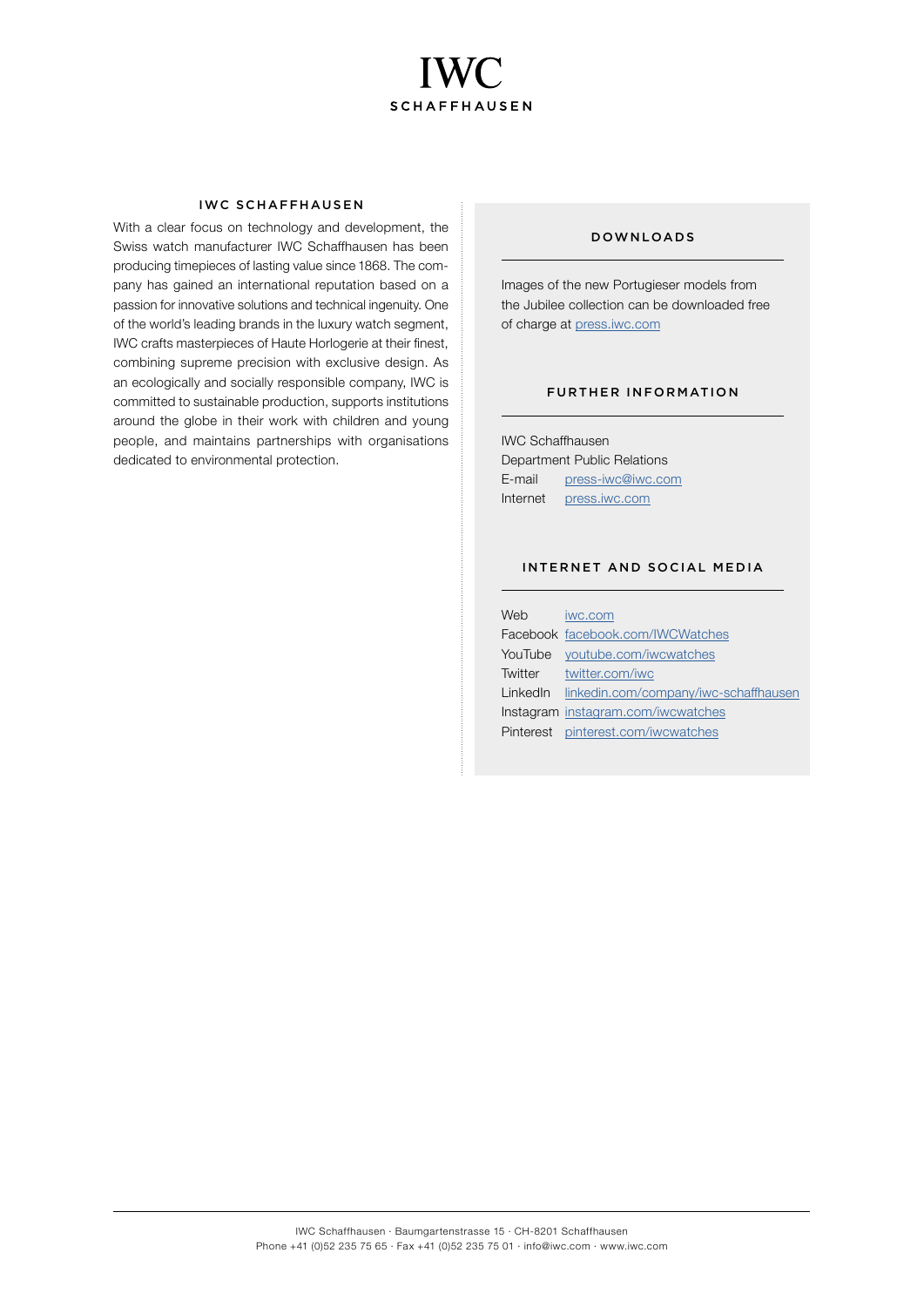# PORTUGIESER CONSTANT-FORCE TOURBILLON EDITION "150 YEARS"

REF. IW590202 · IW590203

### FEATURES

Mechanical movement – Hand-wound – Power reserve display – Tourbillon with integrated constantforce mechanism – Perpetual moon phase display – See-through sapphire-glass back – Jubilee medallion in 18-carat gold on back of movement – Limited edition of 15 watches each

### MOVEMENT

IWC-manufactured calibre 94805 Frequency 18,000 A/h | 2.5 Hz Jewels 41 Power reserve 4 days (96 h) Winding Hand-wound

| <b>Materials</b> | Ref. IW590202: Platinum case, white dial with lacquered finish, black<br>printed indices and numerals, blued hands, black alligator leather strap<br>by Santoni<br><b>Ref. IW590203:</b> Platinum case, blue dial with lacquered finish, white<br>printed indices and numerals, rhodium-plated hands, black alligator<br>leather strap by Santoni |
|------------------|---------------------------------------------------------------------------------------------------------------------------------------------------------------------------------------------------------------------------------------------------------------------------------------------------------------------------------------------------|
| Glass            | Sapphire, arched edge, antireflective coating on both sides                                                                                                                                                                                                                                                                                       |
| Water-resistant  | 3 bar                                                                                                                                                                                                                                                                                                                                             |
| Diameter         | 46 mm                                                                                                                                                                                                                                                                                                                                             |
| Height           | 13.5 mm                                                                                                                                                                                                                                                                                                                                           |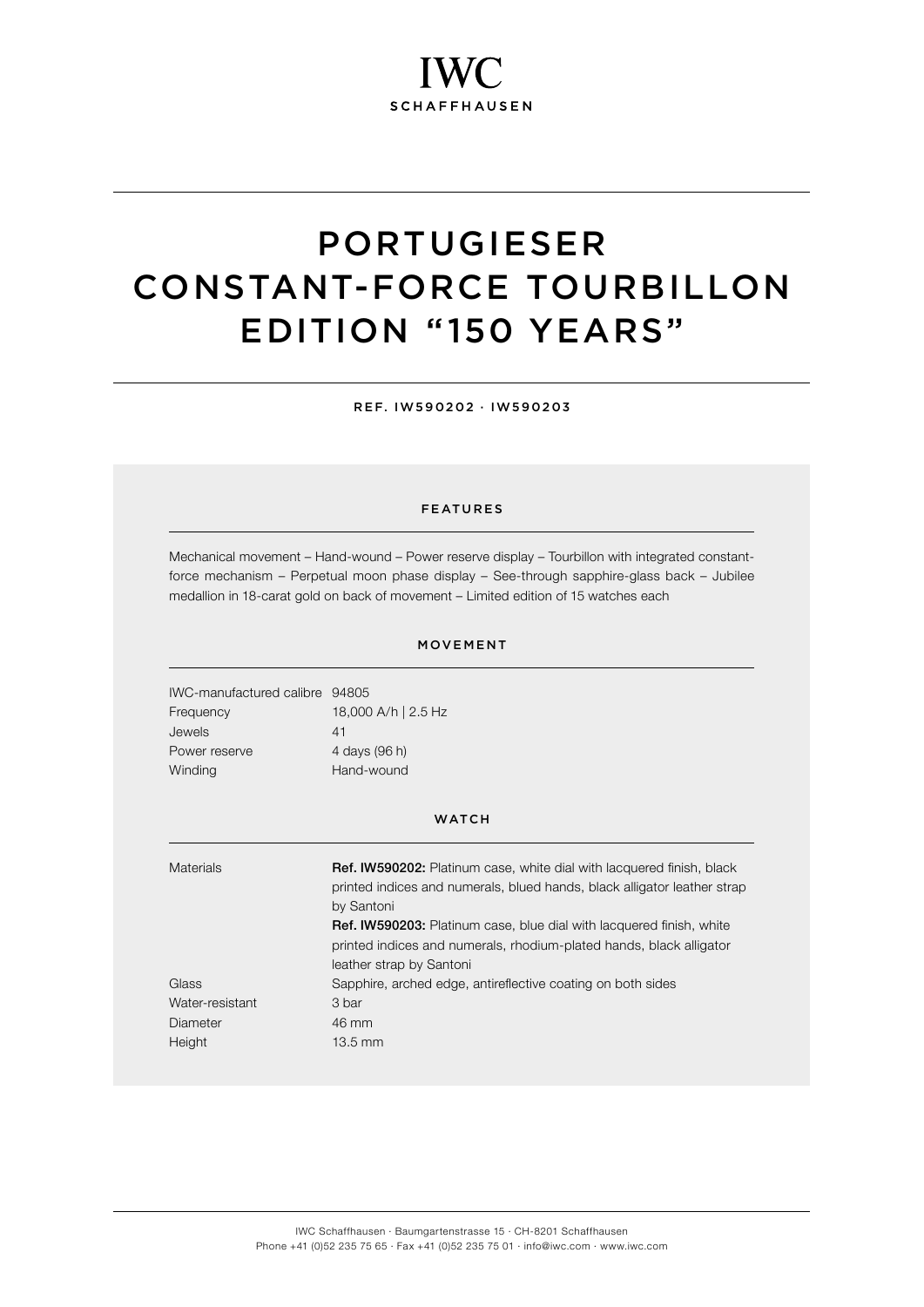# PORTUGIESER PERPETUAL CALENDAR TOURBILLON EDITION "150 YEARS"

REF. IW504501

### FEATURES

Mechanical movement – Power reserve display – Perpetual calendar with displays for the date, day, month, year in four digits and perpetual moon phase – Flying minute tourbillon at 12 o'clock – Breguet spring – Rotor in 18-carat gold with Jubilee insignia – See-through sapphire-glass back – Limited to 50 watches

### MOVEMENT

IWC-manufactured calibre 51950 Frequency 19,800 A/h | 2.75 Hz Jewels 54 Power reserve 7 days (168 h) Winding **Automatic** 

| <b>Materials</b> | 18-carat red gold case, white dial with lacquered finish, black printed |
|------------------|-------------------------------------------------------------------------|
|                  | indices and numerals, blued hands, black alligator leather strap        |
|                  | by Santoni                                                              |
| Glass            | Sapphire, arched edge, antireflective coating on both sides             |
| Water-resistant  | 3 bar                                                                   |
| Diameter         | 45 mm                                                                   |
| Height           | $15.3 \text{ mm}$                                                       |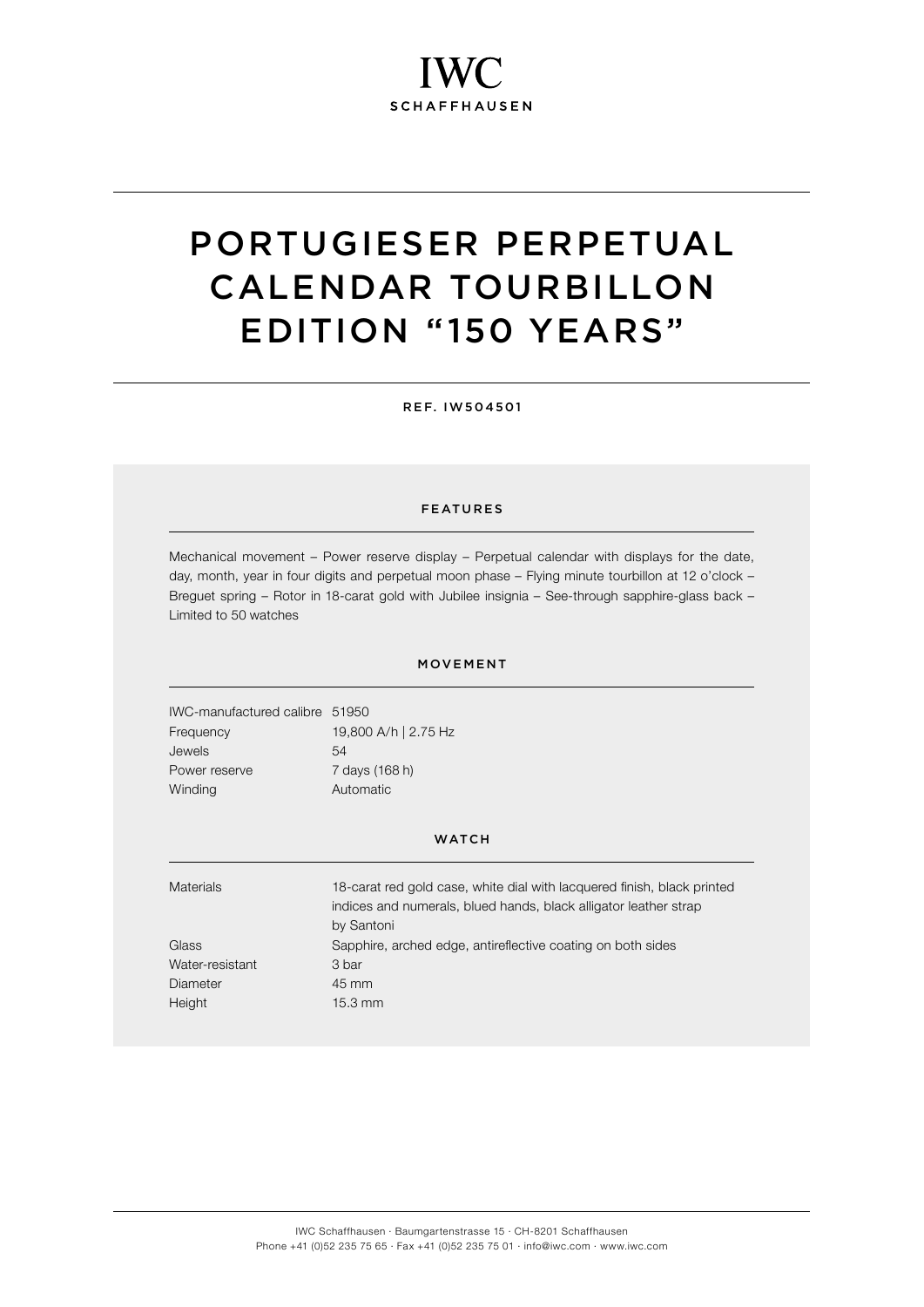## PORTUGIESER PERPETUAL CALENDAR EDITION "150 YEARS"

REF. IW503405

### FEATURES

Mechanical movement – Pellaton automatic winding – Power reserve display – Perpetual calendar with displays for the date, day, month, year in four digits and perpetual moon phase for the northern and southern hemispheres – Small hacking seconds – Breguet spring – Rotor in 18-carat gold with Jubilee insignia – See-through sapphire-glass back – Limited to 250 watches

### MOVEMENT

| IWC-manufactured calibre 52615 |                   |
|--------------------------------|-------------------|
| Frequency                      | 28,800 A/h   4 Hz |
| Jewels                         | 54                |
| Power reserve                  | 7 days (168 h)    |
| Winding                        | Automatic         |

| <b>Materials</b> | 18-carat red gold case, white dial with lacquered finish, black printed<br>indices and numerals, blued hands, black alligator leather strap<br>by Santoni |
|------------------|-----------------------------------------------------------------------------------------------------------------------------------------------------------|
| Glass            | Sapphire, arched edge, antireflective coating on both sides                                                                                               |
| Water-resistant  | 3 bar                                                                                                                                                     |
| Diameter         | 44.2 mm                                                                                                                                                   |
| Height           | $14.9$ mm                                                                                                                                                 |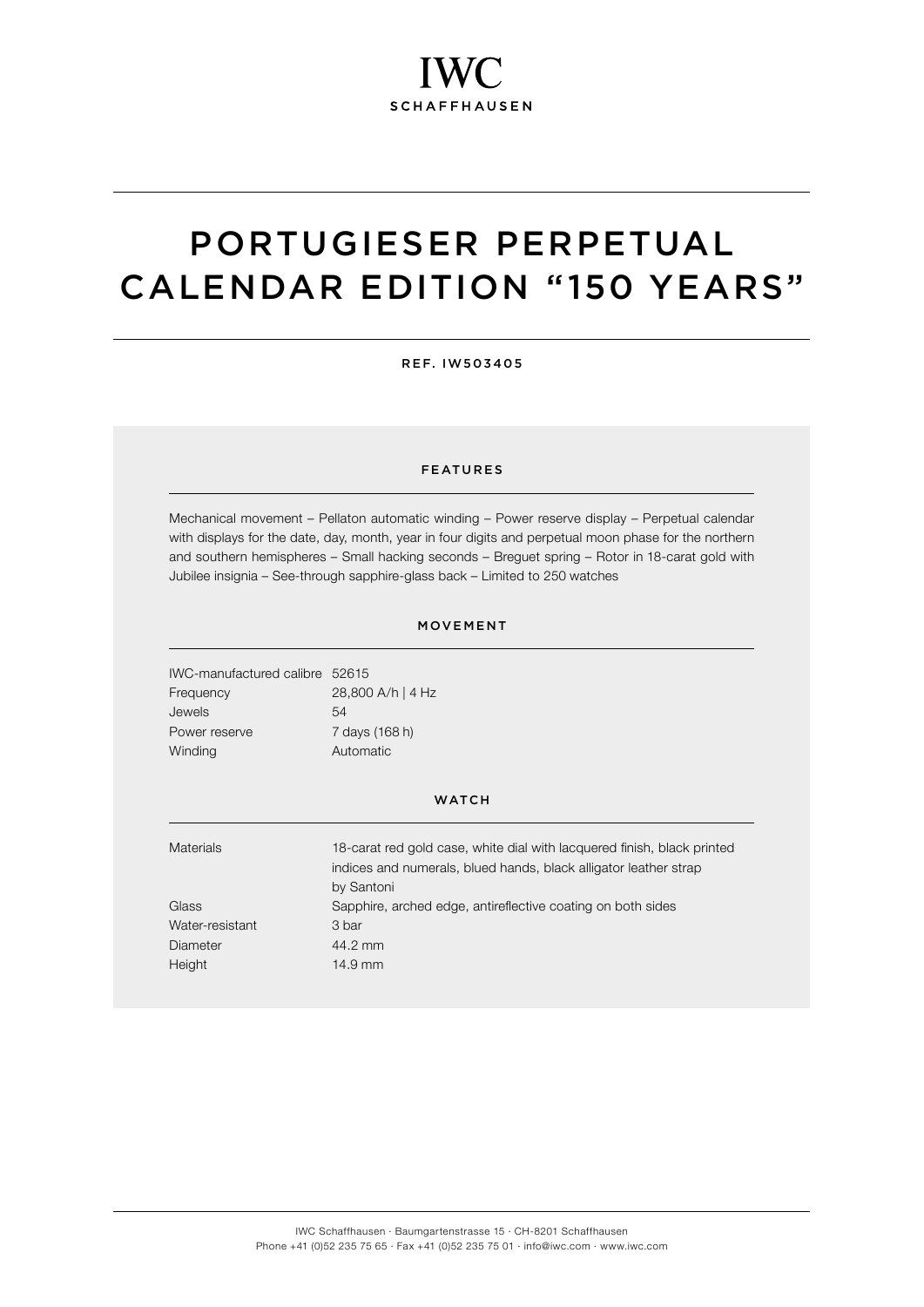## PORTUGIESER CHRONOGRAPH EDITION "150 YEARS"

REF. IW371601 · IW371602 · IW371603

### FEATURES

Mechanical chronograph movement – Stopwatch function with minutes and seconds – Small hacking seconds – Rotor with Jubilee insignia – See-through sapphire-glass back – Limited edition of 250 watches in 18-carat red gold and two models in stainless steel, each limited to 2,000 watches

### MOVEMENT

IWC-manufactured calibre 69355 Frequency 28,800 A/h | 4 Hz Jewels 27 Power reserve 46 h Winding **Automatic** 

#### **WATCH**

Materials **Ref. IW371601:** Stainless steel case, blue dial with lacquered finish, white printed indices and numerals, rhodium-plated hands, black alligator leather strap Ref. IW371602: Stainless steel case, white dial with lacquered finish, black printed indices and numerals, blued hands, black alligator leather strap Ref. IW371603: 18-carat red gold case, white dial with lacquered finish, black printed indices and numerals, blued hands, black alligator leather strap Glass Sapphire, convex, antireflective coating on both sides Water-resistant 3 bar Diameter 41 mm Height 13.1 mm